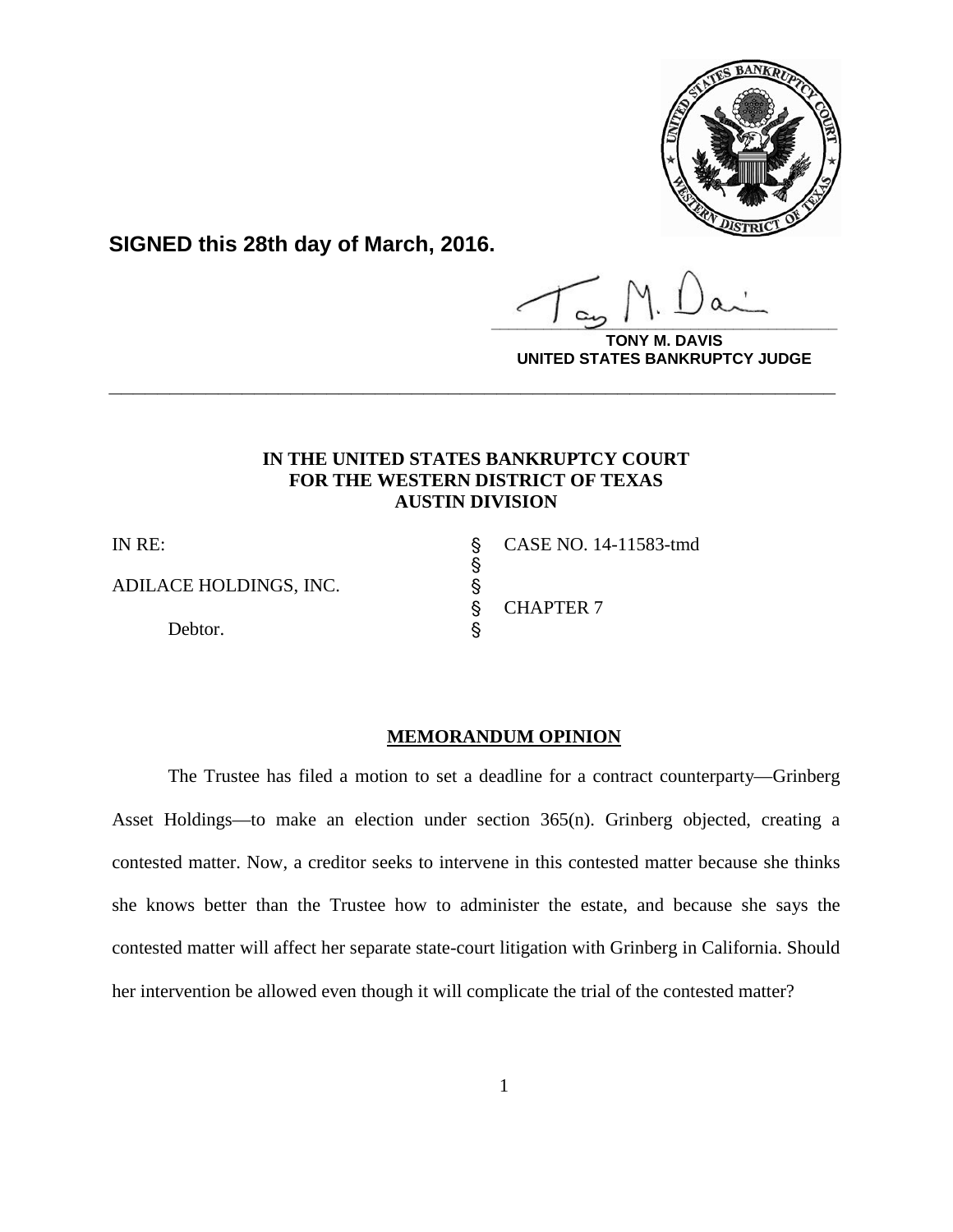### **I. Background**

l

### **A. The Debtor Consents to an Involuntary Petition and then Sells Nearly All its Assets.**

This chapter 7 corporate Debtor formerly owned intellectual property known as Black Ice.[1](#page-1-0) Black Ice is some manner of technology used to convert black-and-white film into a digital format. Parties in interest have presented contrasting accounts of what exactly Black Ice entails,<sup>[2](#page-1-1)</sup> but the Court has not yet determined the specifics of the intellectual property. Prior to bankruptcy, the Debtor entered into an agreement with Grinberg regarding the use of Black Ice. This agreement was at least partially memorialized in a two-page written contract.

Subsequently, Grinberg and two other creditors joined to file an involuntary petition for chapter 7 bankruptcy against the Debtor.<sup>[3](#page-1-2)</sup> The Debtor consented to bankruptcy and the case was converted to a chapter  $11 \text{ case.}^4$  $11 \text{ case.}^4$  As contemplated at the time of conversion, the Debtor sold nearly all of its assets to Astral Images, including the Black Ice intellectual property,<sup>[5](#page-1-4)</sup> and the case was thereafter reconverted to chapter 7.[6](#page-1-5)

<span id="page-1-0"></span><sup>&</sup>lt;sup>1</sup> See generally In re Adilace Holdings, Inc., No. 14-11583, ECF 147 (order approving the sale of assets, including Black Ice intellectual property).

<span id="page-1-1"></span><sup>2</sup> *Compare, e.g.*, *In re Adilace Holdings, Inc.*, No. 14-11583, ECF 275, at 1-2 (Grinberg's brief in support of its response to the Trustee's motion to set deadline pursuant to section  $365(n)$ ) (indicating the Black Ice technology does not include the modifications to a scanner purchased by Grinberg), *with In re Adilace Holdings, Inc.*, No. 14-11583, ECF 277 (Sullivan's response to the motion to set) (indicating that the Black Ice technology includes the modified hardware).

<sup>3</sup> *In re Adilace Holdings, Inc.*, No. 14-11583, ECF 1.

<span id="page-1-3"></span><span id="page-1-2"></span><sup>4</sup> *See In re Adilace Holdings, Inc.*, No. 14-11583, ECF 13 (Debtor's motion to convert the chapter 7 case to a chapter 11 case); *In re Adilace Holdings, Inc.*, No. 14-11583, ECF 40 (order converting case).

<span id="page-1-5"></span><span id="page-1-4"></span><sup>5</sup> *In re Adilace Holdings, Inc.*, No. 14-11583, ECF 84 (amended motion to sell) (detailing the sale of assets); *In re Adilace Holdings, Inc.*, No. 14-11583, ECF 147 (order approving sale); *In re Adilace Holdings, Inc.*, No. 14-11583, ECF 182 (notice of closing).

<sup>6</sup> *See In re Adilace Holdings, Inc.*, No. 14-11583, ECF 212 (order converting case to chapter 7).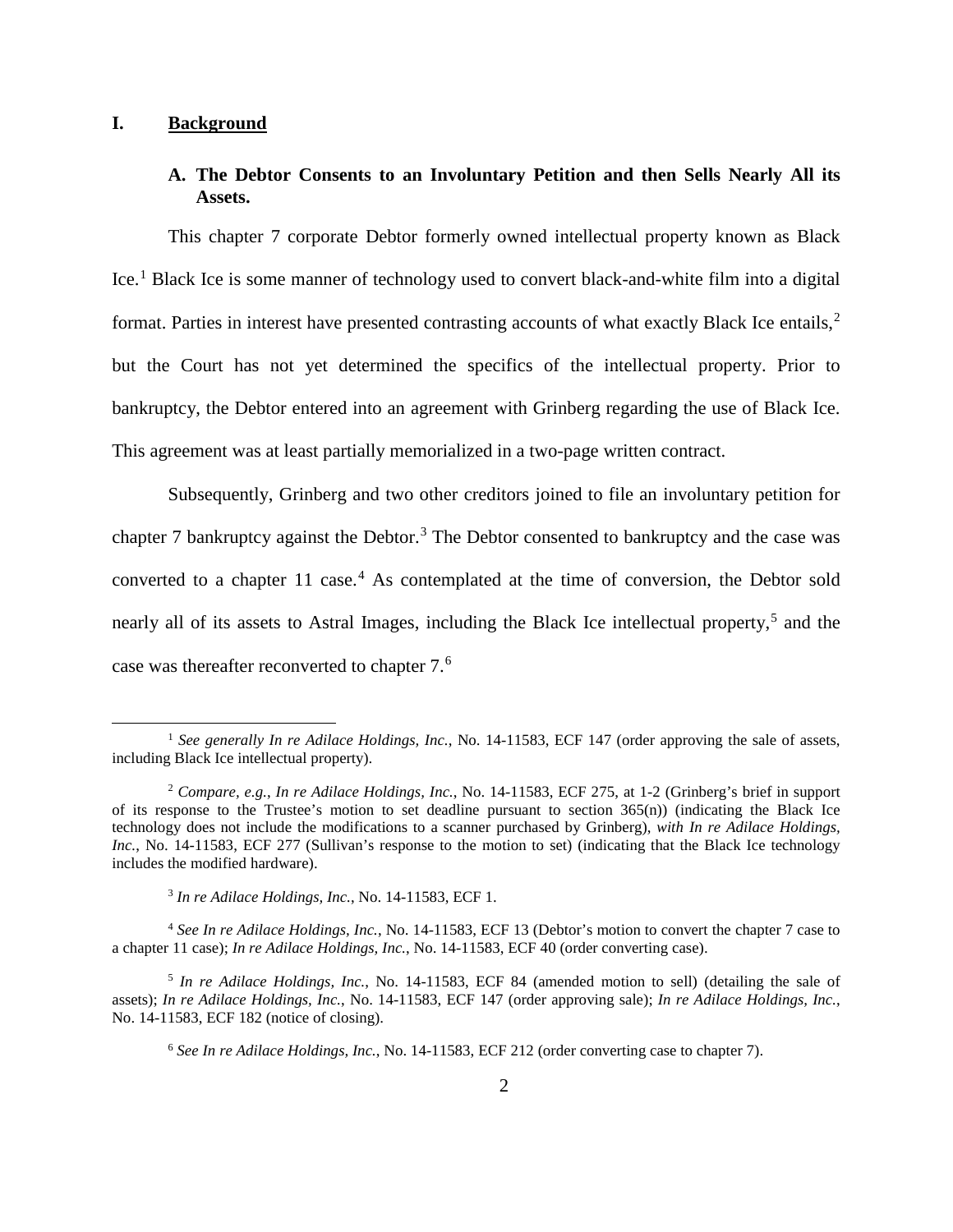#### **B. The Trustee Moves to Set Deadline for Grinberg to Make a 365(n) Election.**

The Trustee asserts that the agreement with Grinberg was an executory contract under which the Debtor licensed the use of Black Ice to Grinberg in exchange for ongoing royalty payments.<sup>[7](#page-2-0)</sup> If executory, the contract was rejected by operation of section  $365(d)(1)$ . When an executory contract that licenses intellectual property is rejected, section 365(n) requires the licensee to elect to either treat the contract as terminated or retain its rights to the intellectual property.[8](#page-2-1) If the licensee elects to retain its rights, it must continue to pay the royalties due under the contract while waiving any rights to setoff or administrative expenses.<sup>[9](#page-2-2)</sup> With this argument, the Trustee hopes to establish that Grinberg must pay royalties to the Trustee to retain the Black Ice technology.

Grinberg disagrees, arguing that its contract with the Debtor did not license the Black Ice intellectual property but was rather a sale of a Black Ice enabled scanner with ongoing payments for technical support. Under Grinberg's theory, no royalties are owed to the Trustee.

To fund this litigation and to avoid a dispute with the purchaser of the Black Ice technology, the Trustee entered into a settlement agreement with Astral Images (the purchaser of Black Ice). Astral agreed to pay the Trustee's litigation expenses—the Trustee had no other source of funding—and the Trustee and Astral agreed to divide any net recovery arising from Grinberg's use of Black Ice, regardless of whether the cause of action was held by the Trustee or

<span id="page-2-2"></span><span id="page-2-1"></span><span id="page-2-0"></span><sup>7</sup> *In re Adilace Holdings, Inc.*, No. 14-11583, ECF 268, at ¶ 2 (Trustee's motion to set deadline for 365(n) election).

 $8$  11 U.S.C. § 365(n)(1).

 $9$  11 U.S.C. § 365(n)(2)(B)-(C).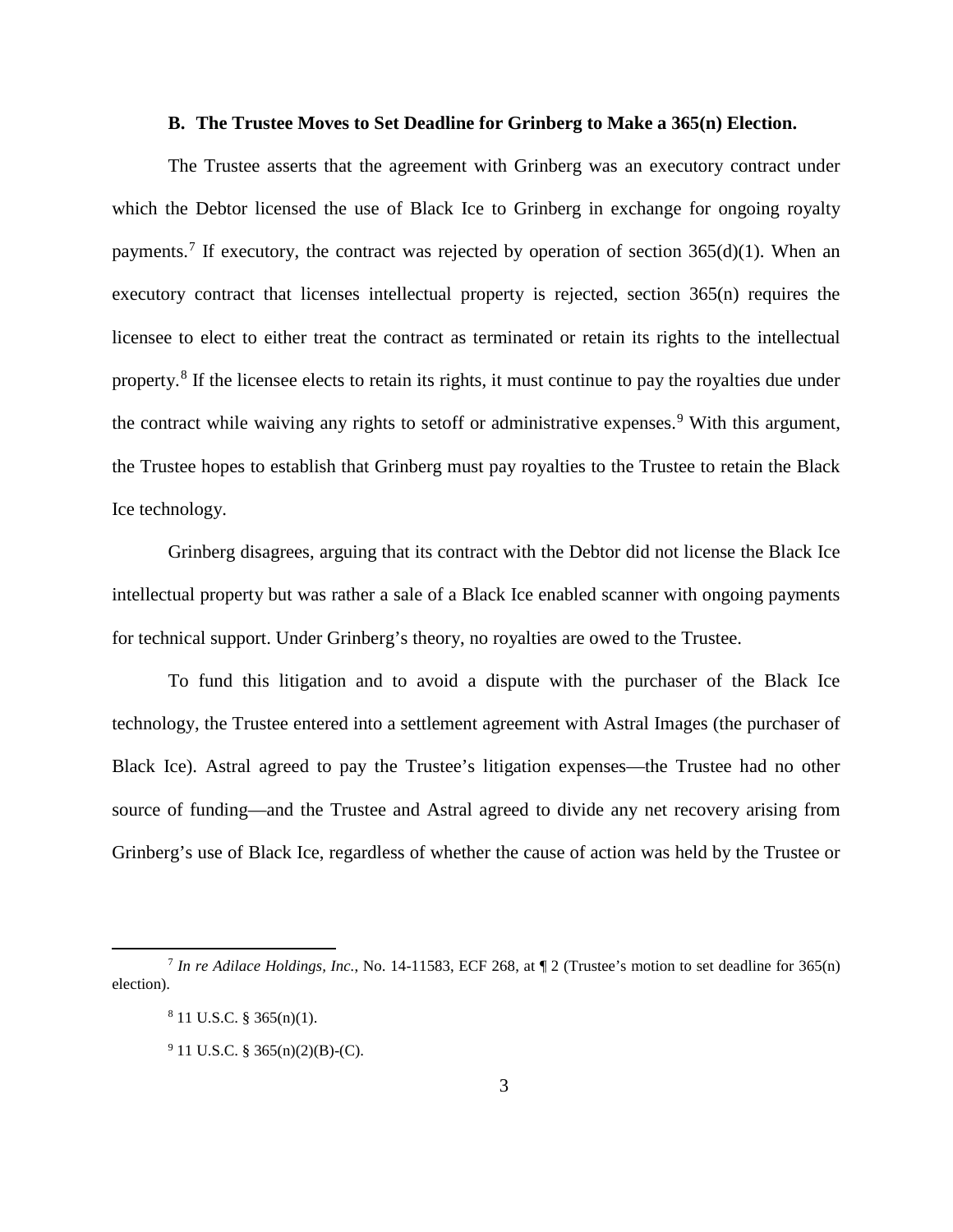Astral.<sup>[10](#page-3-0)</sup> Grinberg objected to this proposed settlement (Sullivan did not), but ultimately came to an agreed order with the Trustee and Astral. The settlement was approved on October 14, 2015.<sup>[11](#page-3-1)</sup>

Then, to tee up the dispute with Grinberg, the Trustee filed his *Motion to Set Deadline for Grinberg Asset Holdings, LLC to make an Election Pursuant to 365(n) of the Bankruptcy Code*<sup>[12](#page-3-2)</sup> ("Motion to Set"), asking the Court to set a deadline for Grinberg to make an election pursuant to section 365(n). Grinberg filed a timely response arguing, among other things, that section 365(n) does not apply.[13](#page-3-3)

Susan Sullivan—a creditor with a \$2,000,000 contingent claim<sup>[14](#page-3-4)</sup>—filed her own response to the Trustee's motion.<sup>[15](#page-3-5)</sup> Sullivan argued that the contract was not executory when the Debtor entered bankruptcy, meaning that section 365(n) does not apply. According to Sullivan, Grinberg breached its contract with the Debtor in a way that prevented the Debtor from continuing to perform. Under Sullivan's theory, the Debtor had an unconditional right to continued payments from Grinberg. Alternatively, Sullivan asserts that, if the contract was executory and was a license of intellectual property, section 365(n)(1)(A) prevents Grinberg from treating the contract as terminated.<sup>[16](#page-3-6)</sup>

 $\overline{\phantom{a}}$ 

<sup>14</sup> *In re Adilace Holdings, Inc.*, No. 14-11583, Claim 12-1.

<span id="page-3-2"></span><span id="page-3-1"></span><span id="page-3-0"></span><sup>&</sup>lt;sup>10</sup> As the Trustee's counsel indicated at the hearing on Sullivan's motion to intervene, there may be some additional wrinkles and possible exceptions, but this is the essence of the settlement agreement.

<sup>&</sup>lt;sup>11</sup> *In re Adilace Holdings, Inc., No.* 14-11583, ECF 264 (order approving compromise).

<sup>12</sup> *In re Adilace Holdings, Inc.*, No. 14-11583, ECF 268.

<sup>13</sup> *In re Adilace Holdings, Inc.*, No. 14-11583, ECF 274, at ¶ 26.

<sup>15</sup> *In re Adilace Holdings, Inc.*, No. 14-11583, ECF 277.

<span id="page-3-6"></span><span id="page-3-5"></span><span id="page-3-4"></span><span id="page-3-3"></span><sup>&</sup>lt;sup>16</sup> Under section 365(n)(1)(A), the licensee may only treat a contract as terminated by a rejection of an executory contract if "such rejection by the trustee amounts to such a breach as would entitle the licensee to treat such contract as terminated by virtue of its own terms, applicable nonbankruptcy law, or an agreement made by the licensee with another entity . . . ."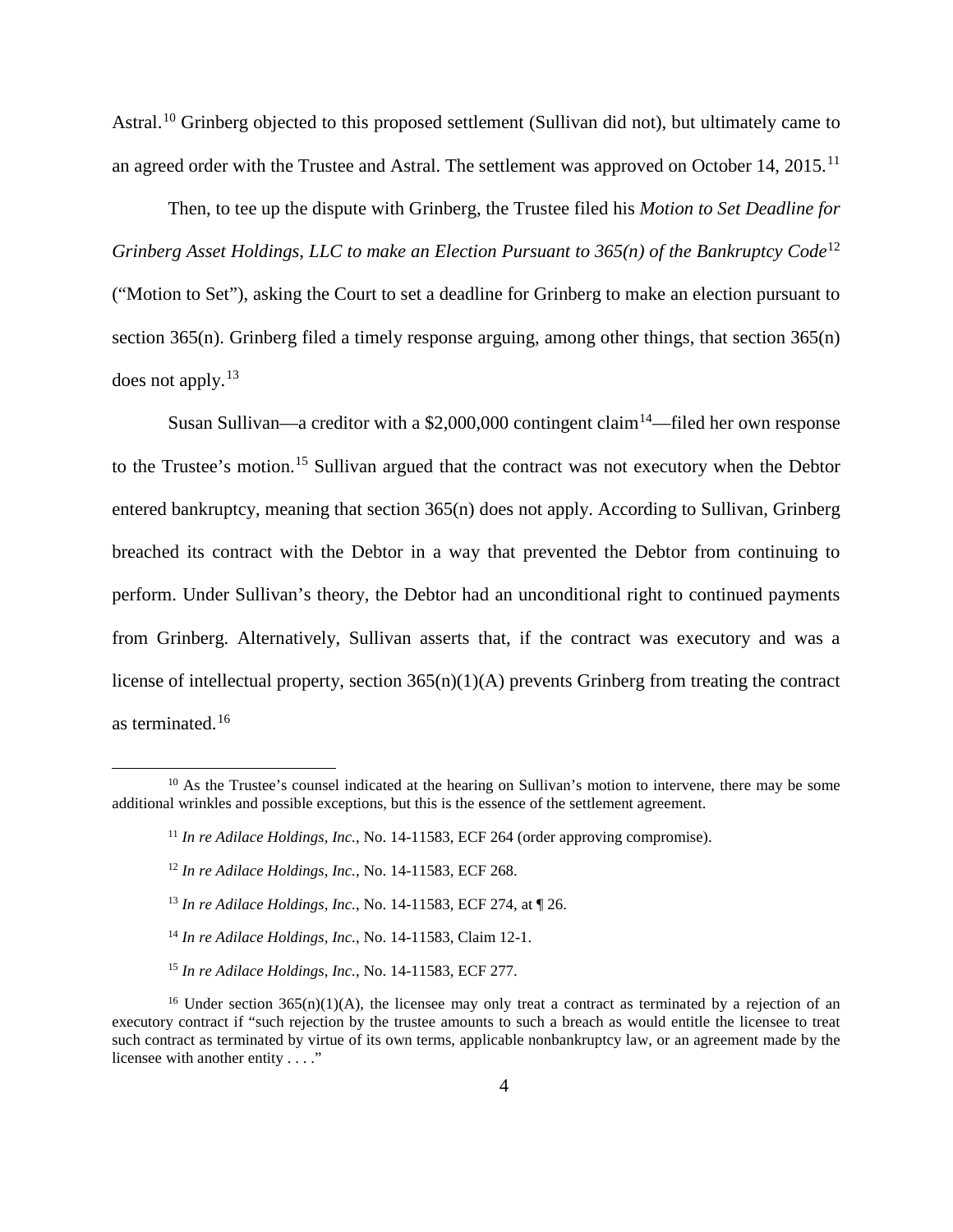Why does Sullivan care? Sullivan first asserts that as an unsecured creditor she wants the estate to collect as much money as possible from Grinberg so her dividend will be larger. But Sullivan also is concerned that an adverse ruling by this Court on the executory contract issue will somehow bind Sullivan adversely in certain California state court litigation pending between Sullivan and Grinberg.

#### **C. The Trustee Moves to Strike Sullivan's Pleadings.**

The Trustee filed his *Motion to Strike Pleadings of Sue Sullivan Pursuant to Bankruptcy Code Sections 558 and 704(A)(1)*<sup>[17](#page-4-0)</sup> ("Motion to Strike"). The crux of the Trustee's argument was that the Bankruptcy Code did not allow Sullivan to challenge the method by which the Trustee decides to pursue the estate's rights. Sullivan argued that section 363(b)(1) and Bankruptcy Rule 2002(a)(2) provide her a right to be heard and Bankruptcy Rule 2018 allows her to seek to intervene in the Motion to Strike.

The Court denied the Motion to Strike to the extent that Sullivan was objecting to the Trustee's decision to pursue his selected legal theory but granted the motion to the extent that Sullivan's pleadings spoke to the merits of the Motion to Set. The Court considered and overruled Sullivan's objection on the basis that the Trustee's decision to pursue a particular legal theory was a matter of business judgment and there was no allegation that the trustee had not made a considered judgment.<sup>[18](#page-4-1)</sup> The Court also denied Sullivan's tangential request to intervene,

<span id="page-4-0"></span><sup>17</sup> *In re Adilace Holdings, Inc.*, No. 14-11583, ECF 295.

<span id="page-4-1"></span><sup>18</sup> *In re Adilace Holdings, Inc.*, No. 14-11583, ECF 301.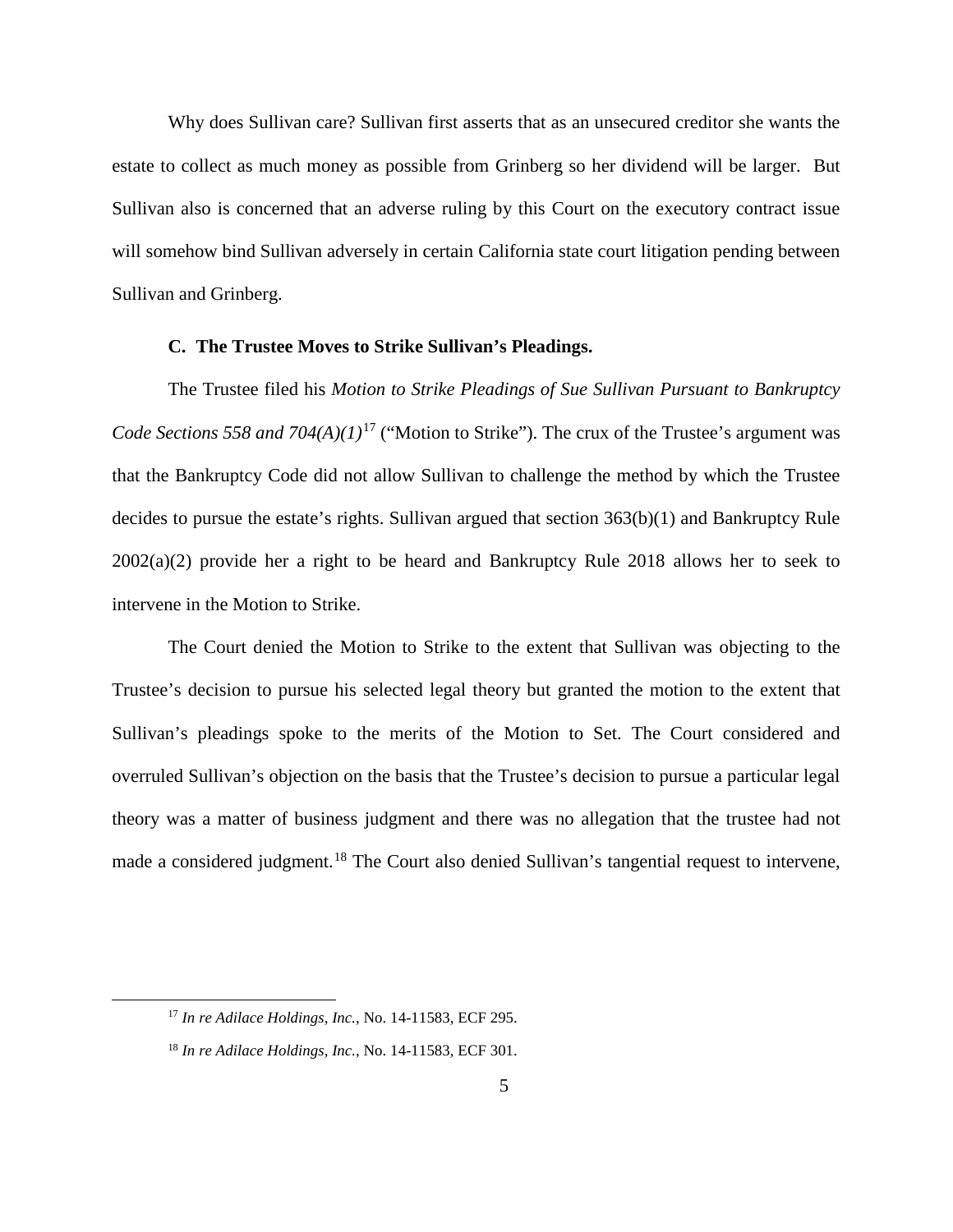without prejudice to seeking that form of relief by separate motion,<sup>[19](#page-5-0)</sup> which Sullivan has now filed.[20](#page-5-1)

### **II. Analysis**

### **A. Sullivan May Seek to Intervene.**

Some authorities state that Bankruptcy Rule 2018 merely implements section  $1109^{21}$  which only applies to cases under chapter 11—while others indicate that Rule 2018 also applies in chapter 7 cases.<sup>[22](#page-5-3)</sup> But even if Rule 2018 was not applicable, according to Rule 9014(c), the Court may direct that Rule 7024 apply in a contested matter. Rule 7024 incorporates Rule 24 of the Federal Rules of Civil Procedure ("FRCP 24"), which in turn allows for intervention.

The standards under Rule 2018 and FRCP 24 overlap.<sup>[23](#page-5-4)</sup> Under FRCP 24(a), intervention by right is proper if a person has an interest in the subject of the action that would be difficult to protect without intervention, unless an existing party adequately represents that interest. The ability of the intervenor to protect its rights and the adequacy of representation are two of the

<span id="page-5-0"></span>l

<sup>19</sup> *Id.*

<sup>20</sup> *In re Adilace Holdings, Inc.*, No. 14-11583, ECF 303.

<span id="page-5-2"></span><span id="page-5-1"></span><sup>21</sup> *E.g.*, *Hasso v. Mozasgai (In re La Sierra Fin. Servs.)*, 290 B.R. 718, 728 (B.A.P. 9th Cir. 2002) ("Section 1109(b) is implemented by Rule 2018 . . . ."); Advisory Committee Note to Fed. R. Bankr. P. 2018.

<span id="page-5-3"></span><sup>22</sup> *Pasternak & Fidis, P.C. v. Wilson*, No. GJH-14-01307, 2014 WL 4826109, at \*6 (D. Md. 2014) (affirming bankruptcy court ruling applying Rule 2018 to a chapter 7 case); *In re First Interregional Equity Corp.*, 218 B.R. 731, 736 (Bankr. D.N.J. 1997) (applying Rule 2018 to a SIPA case conducted as a chapter 7 case); 9 *Collier on Bankruptcy* ¶ 1108.02 (Alan N. Resnick & Henry J. Sommer eds., 16th ed.) ("In chapter 12 and 13 cases, and in chapter 7 cases, trustees have a right to be heard; for others, intervention would occur under Rule 2018."); Advisory Committee Note to Fed. R. Bankr. P. 2018 ("[Rule 2018(a)] permits intervention of an entity (see § 101(14), (21) of the Code) not otherwise entitled to do so under the Code or this rule.").

<span id="page-5-4"></span><sup>23</sup> *See, e.g.*, *In re Alterra Healthcare Corp.*, 353 B.R. 66, 71 (Bankr. D. Del. 2006) (quoting *Pansy v. Borough of Stroudsburg*, 23 F.3d 772, 778 (3d Cir. 1994)).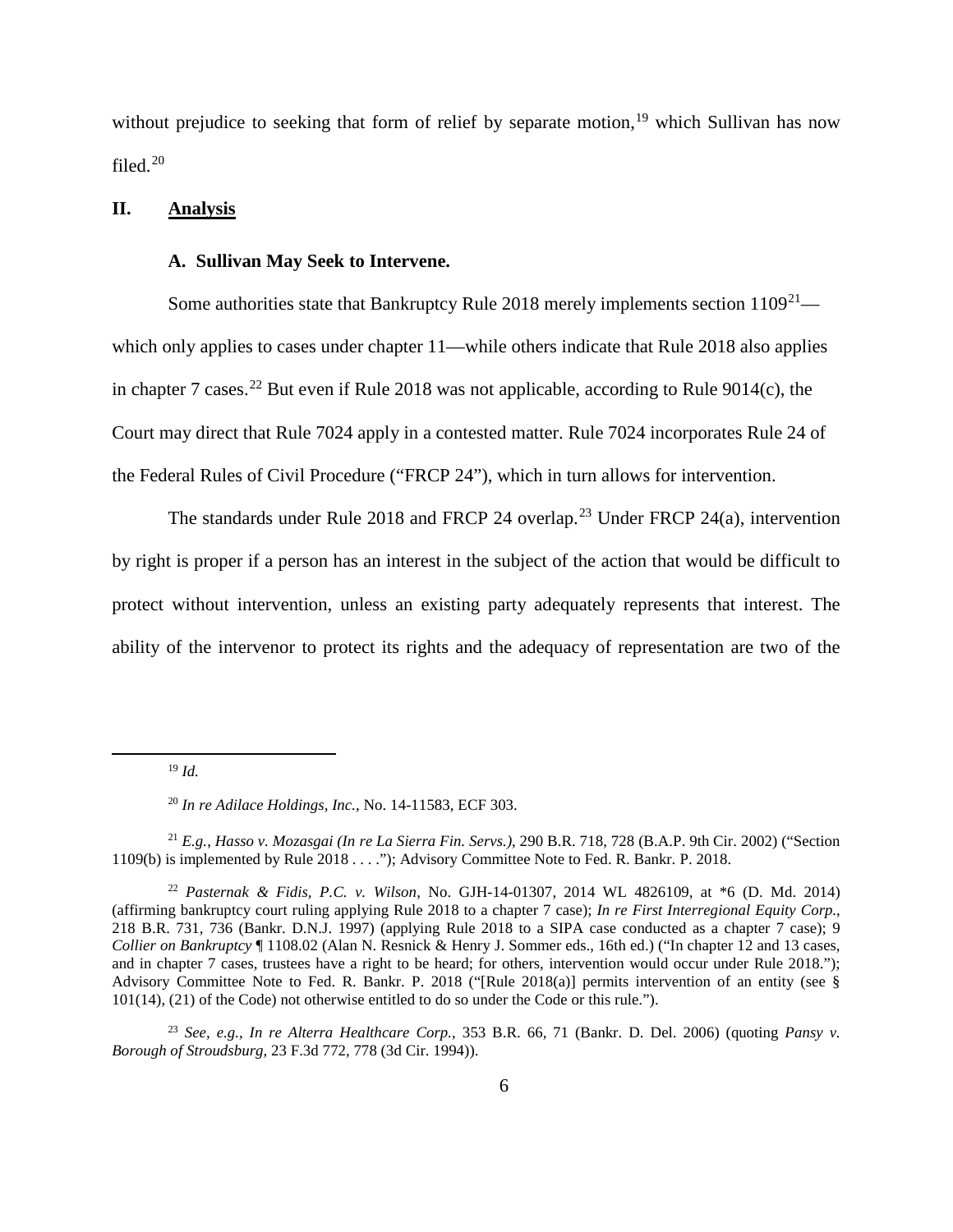four factors considered under Rule 2018<sup>[24](#page-6-0)</sup> Under FRCP 24(b), a court may allow intervention if the intervenor has a claim or defense that shares a common question of law or fact with the action. Similarly, under Rule 2018, courts look at whether the intervenor has an economic or similar interest in the matter.<sup>[25](#page-6-1)</sup> The last factor under Rule 2018 is whether allowing intervention will cause undue delay in the proceedings.<sup>[26](#page-6-2)</sup> The decision whether to allow intervention is wholly discretionary under Rule 2018 and under FRCP 24(b), even where each required element is met. $27$ 

As the largest creditor in this case and a party in state-court litigation involving common questions of law and fact, Sullivan has a discernable interest in the resolution of the Motion to Set. Further, the Trustee does not share Sullivan's interests regarding the California litigation. Thus, the application of either Rule 2018, FRCP 24(a), or FRCP 24(b) here boils down to whether the Trustee adequately represents Sullivan's interest in maximizing her dividend from the estate, whether denying intervention will prejudice Sullivan's rights in her California litigation with Grinberg, and whether allowing intervention will create undue delay.

<span id="page-6-0"></span><sup>24</sup> *Pasternak & Fidis*, 2014 WL 4826109, at \*6; *In re Pulp Finish 1 Co.*, No. 12-13774, 2014 WL 201482, at \*8 (Bankr. S.D.N.Y. 2014); *In re First Interregional Equity Corp.*, 218 B.R. 731, 736 (Bankr. D.N.J. 1997).

<span id="page-6-1"></span><sup>25</sup> *Pasternak & Fidis*, 2014 WL 4826109, at \*6; *In re Pulp Finish 1 Co.*, 2014 WL 201482, at \*8; *In re First Interregional Equity Corp.*, 218 B.R. at 736.

<span id="page-6-2"></span><sup>26</sup> *Pasternak & Fidis*, 2014 WL 4826109, at \*6; *In re Pulp Finish 1 Co.*, 2014 WL 201482, at \*8; *In re First Interregional Equity Corp.*, 218 B.R. at 736.

<span id="page-6-3"></span><sup>27</sup> *See Staley v. Harris Cty. Tex.*, 160 F. App'x 410, 414 (5th Cir. 2005) (quoting *New Orleans Public Service, Inc. v. United Gas Pipe Line Co.*, 732 F.2d 452, 471 (5th Cir. 1984)); *In re Durango Georgia Paper Co.*, 336 B.R. 594, 596 (Bankr. S.D. Ga. 2005).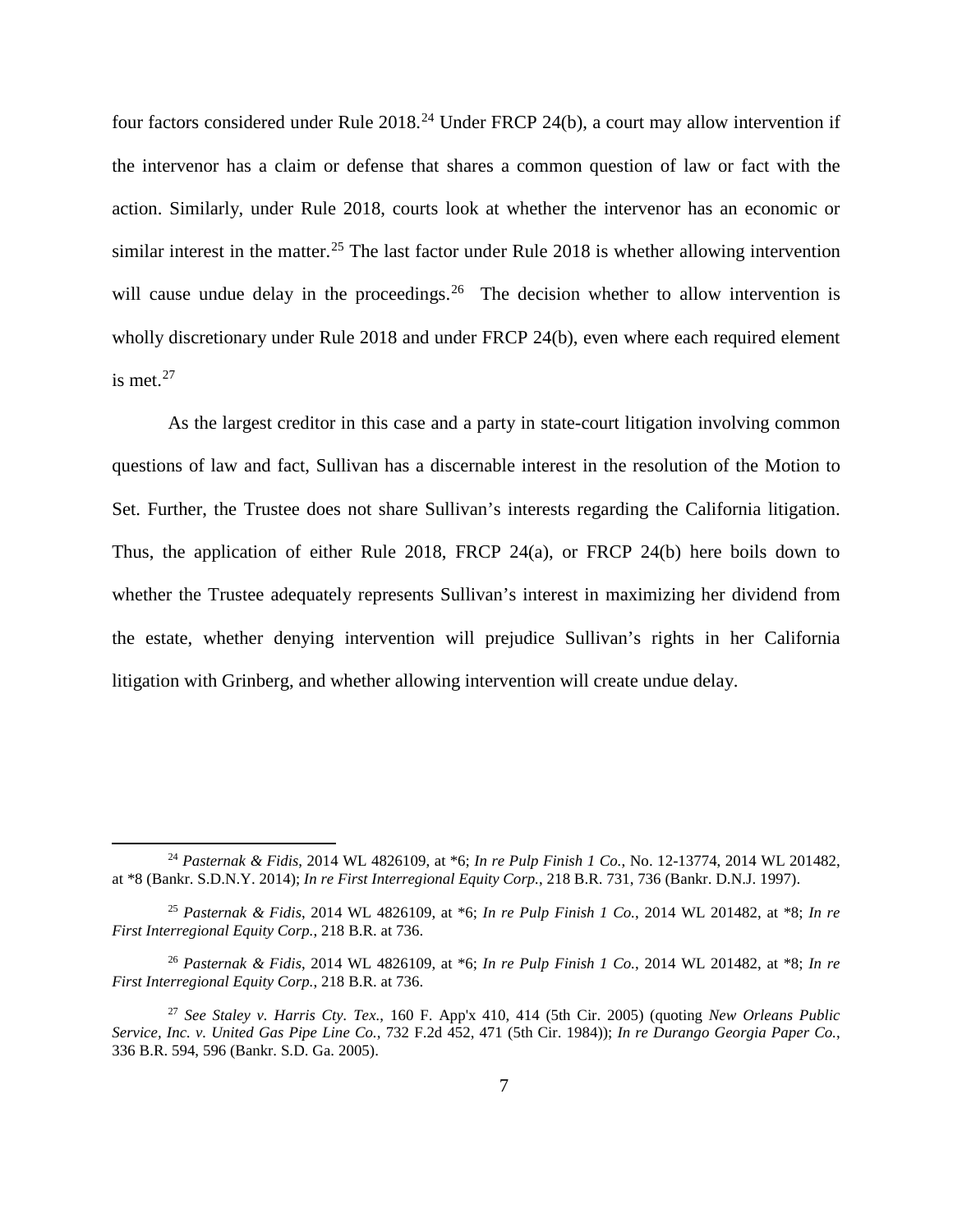# **B. The Trustee Adequately Represents Sullivan's Interest in Maximizing the Estate.**

Sullivan's interest in maximizing the value of the estate is adequately represented by the Trustee. Section  $704(a)(1)$  of the Bankruptcy Code directs chapter 7 trustees to "collect funds" and reduce to money the property of the estate" and to do so "as expeditiously as is compatible with the best interest of parties in interest." Although Sullivan disagrees with the Trustee's chosen legal theory, the Bankruptcy Code gives chapter 7 trustees wide latitude to decide how to execute their mandate if the decision was the result of reasoned judgment.<sup>[28](#page-7-0)</sup>

The Court is convinced that the Trustee is seeking to maximize the value of the estate and has exercised reasoned judgment.<sup>[29](#page-7-1)</sup> The Trustee's decisions have been made in light of, and perhaps constricted by, the settlement agreement with Astral Images, but there is no indication of any ulterior motive. The Trustee had the chance to consider Sullivan's theory of recovery from Grinberg but decided to stay the course. Based on the statements made by the Trustee's special counsel, it seems clear that the Trustee has considered the expected outcomes of different litigation strategies in the context of the funding constraints imposed by the settlement agreement. And as noted by Trustee's counsel, Sullivan did not object or offer to fund the Trustee's costs when approval for the settlement was sought from this Court.

<span id="page-7-0"></span><sup>28</sup> *See In re Cooper*, 405 B.R. 801, 812 (Bankr. N.D. Tex. 2009) ("The trustee . . . is expected to be a gatekeeper and to exercise reasonable business judgment in deciding what actions to bring and what are not worth the expense. In theory at least (and hopefully in reality), the trustee is a fair, balanced, and experienced (not to mention bonded, see 11 U.S.C. § 322) official who can be depended upon to exercise good litigation judgment.").

<span id="page-7-1"></span><sup>29</sup> *See In re Adilace Holdings, Inc.*, No. 14-11583, ECF 301 (Order overruling Sullivan's objection to the Trustee's litigation posture).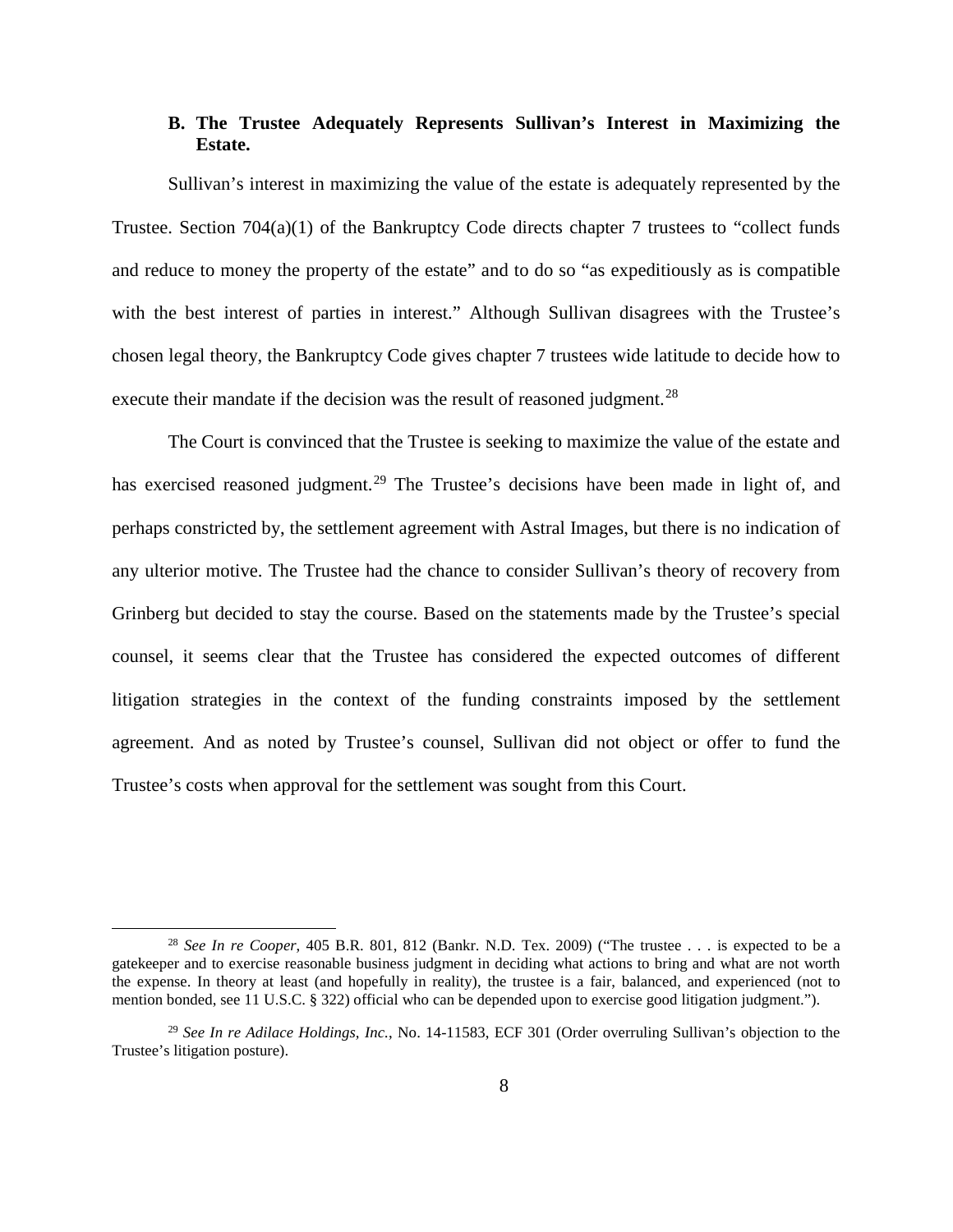## **C. Sullivan Need Not Participate in the Motion to Set to Protect Her Rights in the California Litigation.**

Although the Trustee does not adequately represent Sullivan's interests in the California litigation, this Court's resolution of the Motion to Set is unlikely to affect Sullivan's rights. Sullivan obliquely argues that there would be collateral estoppel on the issue of whether the agreement between the Debtor and Grinberg was executory. To support this, Sullivan cites decisions by the Supreme Court of Idaho and the Sixth Circuit Court of Appeals.<sup>[30](#page-8-0)</sup> Neither is compelling in light of the California law.[31](#page-8-1)

According to the California Supreme Court, collateral estoppel "applies: (1) after final adjudication (2) of an identical issue (3) actually litigated and necessarily decided in the first suit and (4) asserted against one who was a party in the first suit or one in privity with that party."<sup>[32](#page-8-2)</sup> It is unlikely that this Court's determination of the Motion to Set would trigger collateral estoppel in California. First, neither the Trustee nor Grinberg has asserted in their pleadings that the agreement was not executory, cutting against the requirement that an issue be "actually litigated." Further, under California law, "a party is adequately represented for purposes of the privity rule if his or her interests are so similar to a party's interests that the later was the former's virtual representative in the earlier action."<sup>[33](#page-8-3)</sup> Although the Trustee adequately

<span id="page-8-0"></span><sup>30</sup> *See In re Adilace Holdings, Inc.*, No. 14-11583, ECF 303, ¶ 26 (citing *Farmers Nat 'l Bank v. Shirey*, 878 P.2d 762, 767 (Idaho 1994); *Sanders Confectionary Prods. v. Heller Fin., Inc.*, 973 F.2d 474, 480-481 (6th Cir. 1992)).

<span id="page-8-1"></span><sup>31</sup> Indeed, *Sanders Confectionery* did not involve privity between a trustee and a creditor. *See* 973 F.2d at 481-82.

<sup>32</sup> *DKN Holdings LLC v. Faerber*, 352 P.3d 378, 387 (Cal. 2015), *reh'g denied* (Aug. 12, 2015).

<span id="page-8-3"></span><span id="page-8-2"></span><sup>33</sup> *Gottlieb v. Kest*, 141 Cal. App. 4th 110, 150 (2006) (quoting *Citizens for Open Access to Sand & Tide, Inc. v. Seadrift Ass'n*, 60 Cal. App. 4th 1053, 1070-71 (1998) (internal quotation marks omitted); *accord DKN Holdings*, 352 P.3d at 387.